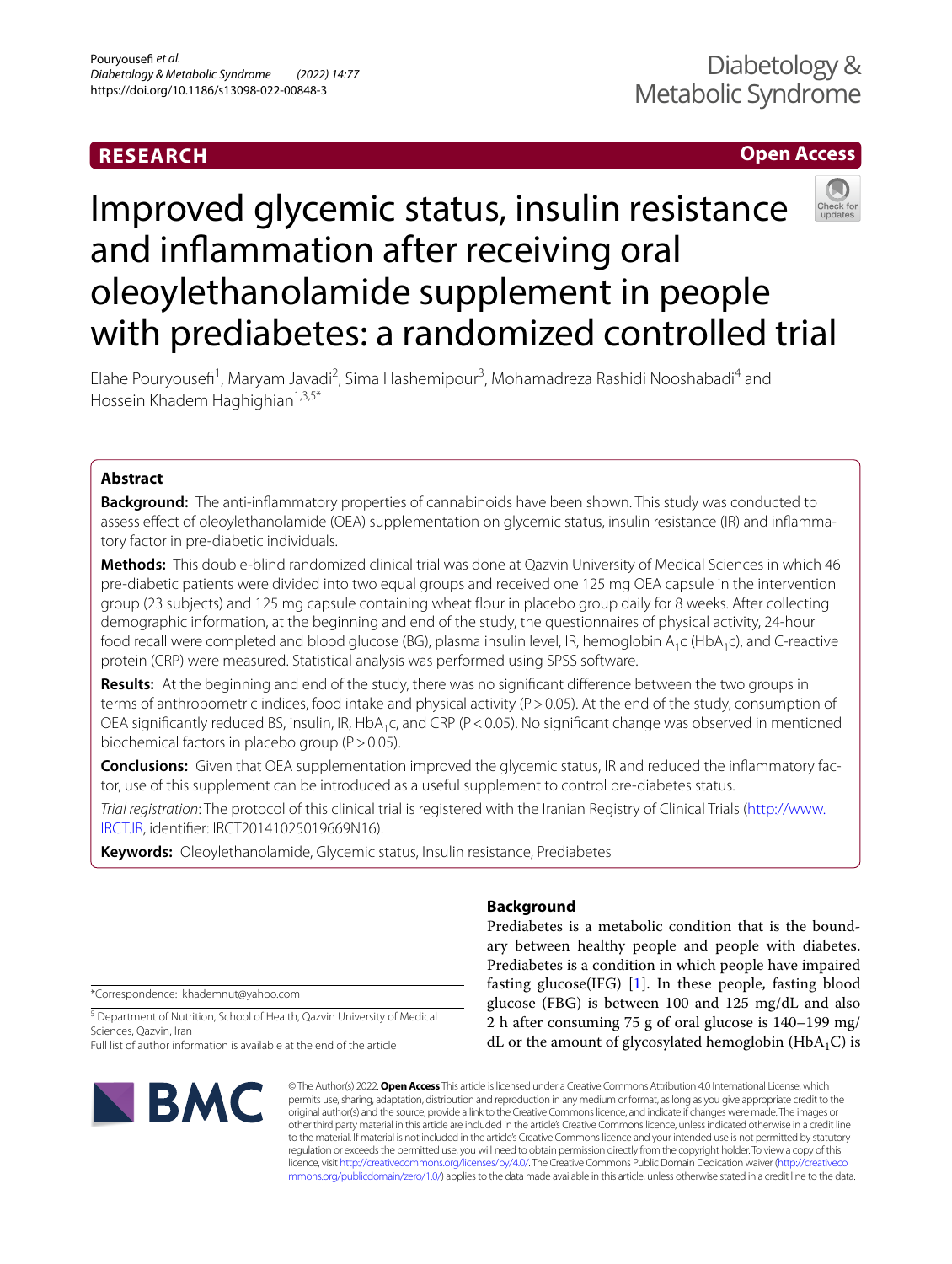5.7–6.4%. According to studies, the rate of impaired glucose tolerance in 2019 is 373.9 million people which is predicted to reach 548.4 million by 2045 [[2\]](#page-7-1). A condition that worsens the pathophysiological condition of people with pre-diabetes is the development of insulin resistance  $(IR)$  in their body. The cells' resistance to insulin and the inability of the receptors to work with this hormone disrupt the function of pancreatic beta cells, which is usually seen before diabetes. Continuation of this condition and increase IR, can lead to high blood glucose, which can lead to increased infammation and oxidative stress (OS). These long-term complications can lead to microangiopathy and cardiovascular disease [\[3](#page-7-2)]. In a study in 2019, it was found that IR was associated with OS in non-diabetic people. This connection becomes stronger, especially in people who are overweight or have impaired fasting glucose tolerance  $[4]$  $[4]$ . The results of a study by Sthijns et al., in 2020 showed that increasing reactive oxygen species (ROS) and stabilizing OS could lead to impaired glucose uptake by muscle and adipose tissue and reduced insulin secretion from beta cells [[5\]](#page-7-4). Many drugs are used to control and treat prediabetes, such as Biguanides, sulfonylureas, alpha glucosidase inhibitors and GLP1 analogues [[6\]](#page-7-5). Although according to recent studies, metformin is mainly used to control and treat pre-diabetes along with healthy diet and increased physical activity, but the results of clinical studies show that lifestyle interventions causes better control of these conditions and also efective in reducing the conversion of prediabetes to diabetes [[7\]](#page-7-6). Reducing calorie intake in prediabetic people for weight loss is one of the basic recommendations and moderate to vigorous physical activity of 150 min per week is efective in preventing diabetes, especially when it is a combination of aerobic and strength training [\[8](#page-7-7)]. Recent studies show that prediabetes can lead to changes in infammatory cytokines. One of the causes of infammation is the accumulation of triglycerides in non-adipose tissues. Cannabinoids are active compounds derived from lipids  $[9]$  $[9]$  $[9]$ . There are several roles for cannabinoids, such as weight loss, appetite control, and infammation control [[10\]](#page-7-9). Some studies have shown anti-infammatory, antioxidant and antidiabetic properties for cannabinoids [[11\]](#page-7-10). One of the endocannabinoids compounds is oleoylethanolamide (OEA), a small amount of which is naturally occurring in the intestinal tract. OEA has several roles, including improving the infammatory process, boosting the immune system, stimulating lipolysis, and lipid oxidation. This fatty acid belongs to the N-acetyl ethanolamides family, which is derived from the monounsaturated fatty acid oleic acid [\[12\]](#page-7-11). In some studies, OEA has been linked to decreased appetite and control of infammation [[13\]](#page-7-12). In a review study, Tutunchi et al. Showed that administering or receiving OEA could be effective in reducing inflammation  $[14]$  $[14]$ . Due to the importance of the infammatory process in the progression of diabetes and the observed efects of OEA on reducing the infammatory process and risk of diabetes, the present study is dedicated to this topic. The aim of this study was to evaluate the efect of OEA supplementation on glycemic status, IR and infammatory factor in pre-diabetic individuals.

### **Material and method**

#### **Ethics**

This scientific project was approved by the ethics code of IR.QUMS.REC.1399.482 in the ethics committee of the research deputy of Qazvin University of Medical Sciences and was registered with the identifcation code of IRCT20141025019669N16 in clinical trials registry of Iran. In this scientifc study, all participants signed written consent with full awareness about this clinical program.

#### **Inclusion and exclusion criteria**

At the beginning of study, 52 pre-diabetic patients who referred to the endocrinology and metabolism clinic of Qazvin University of Medical Sciences, Qazvin, Iran in 2020 and approved by a specialist were included in the study. According to the American Diabetes Association (ADA), pre-diabetes is a condition that the patient has impaired fasting glucose tolerance (IFG; 100 mg/dL to 125 mg/ dL) and/or impaired glucose tolerance (IGT; 2 h plasma glucose in the 75 gr; oral glucose tolerance test (OGTT) 140 mg/dL to 199 mg/dL) and/or HbA1c 5.7– 6.4 [\[15](#page-7-14)].

#### **Patients**

Individuals with the mentioned inclusion criteria as well as willing to cooperate and with moderate level of physical activity were included in the study. Pregnancy and lactation, Body mass index (BMI)>30, severe renal and hepatic impairment, change in dose of antihypertensive drugs, change in diet, change in physical activity, taking any dietary supplement from 2 months ago, unwillingness to participate in the study, history of any allergies and alcohol consumption were the exclusion criteria.

#### **Study design**

This randomized controlled trial had two parallel groups and was randomly blinded with a control group that designed to evaluate the efect of the OEA supplementation on some laboratory factors in prediabetes patients. Patients were divided into two groups OEA  $(n=23)$  and placebo  $(n=23)$  randomly using random numbers. The intervention group received 125 mg of OEA daily and the placebo group received similar capsule containing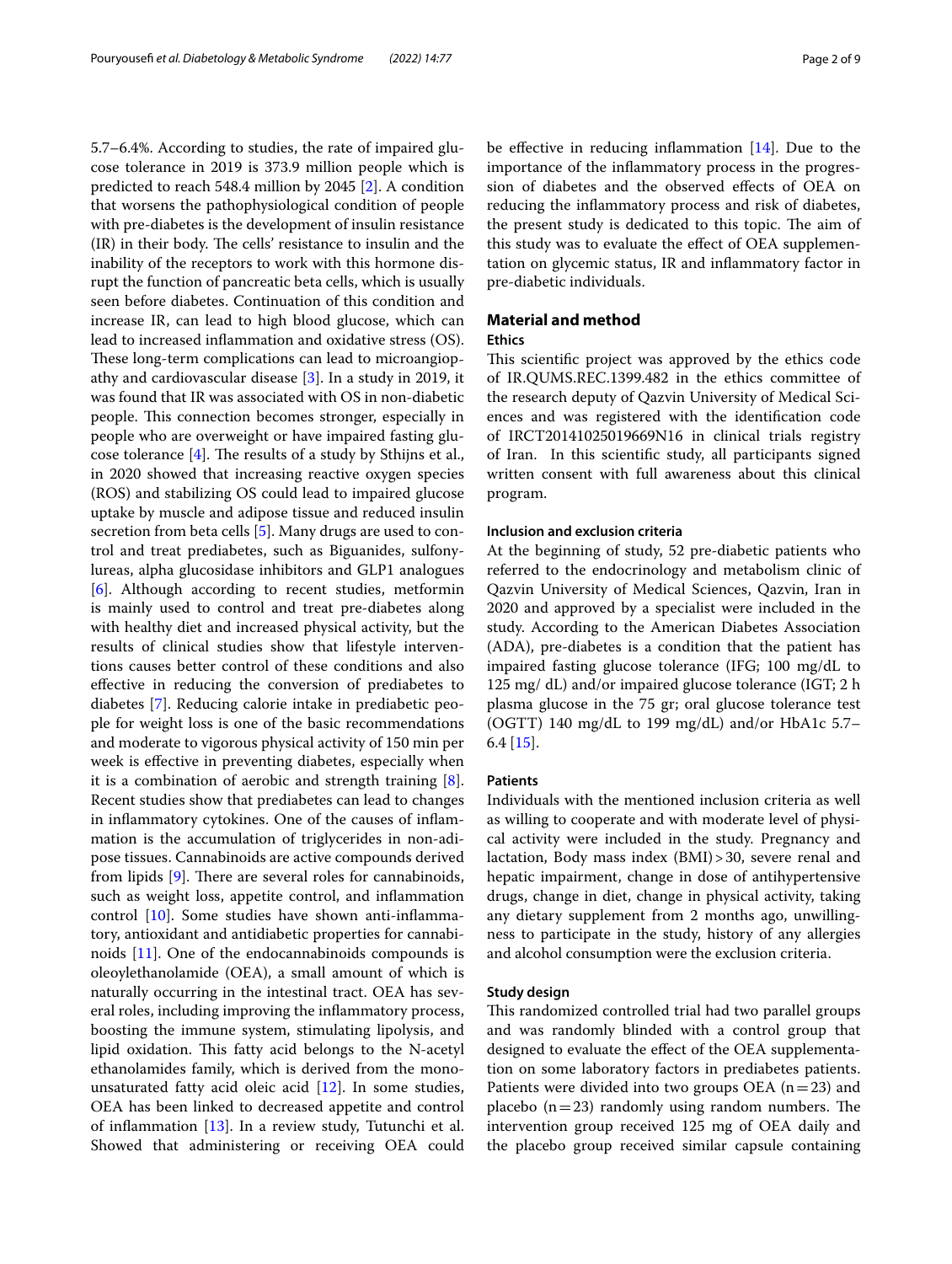wheat flour for two months. In this double-blind study, factors that could distort the test result, such as information about supplementation or placebo, were hidden from both the participant (patients) and the researcher. The effective dose for supplementation of OEA was taken from the article of Payahoo L et al.  $[16]$  $[16]$ . The supplement was bought from a SupplementSpot and the placebo was made by School of Pharmacy, Tabriz University of Medical Sciences. The color, shape, and size of the supplement capsules were similar to those of the placebo capsules. Patients were told to take the capsules with the main meal. Questionnaires including personal information and medical records were flled out by the trainee. It should be noted that all participants in this project were taking metformin. In order to control the confounding factors in the clinical study such as diet and physical activity, questionnaires related to the physical activity level and food recall (3-day non-consecutive food recall questionnaire, 2 normal days and one day off) were completed through interviews. Patients were advised by researchers to avoid dietary changes and physical activity during the study to control confounding factors. Analysis of food recall questionnaires was performed using Nutritionist IV program (San Bruno, CA) modifed for Iranian food composition. Physical activity was measured at the beginning and end of the eighth week by completing a valid and reliable questionnaire (International Questionnaire Activity Physical (IPAQ) [\[17](#page-7-16)] through interviews with individuals. Daily telephone follow-up was performed to check the use of supplements. At the end of the intervention, patients referred to the laboratory for blood sampling and questionnaires related to the control of confounders were completed at the end of the study.

#### **Biochemical measurements**

At the beginning and end of the study, 10 cc of venous blood samples were taken and after separation of serum, biochemical parameters of glycemic status including fasting blood glucose (FBG), 2-hour Post Prandial (2hpp), (2-hour after breakfast), and HbA1c%, insulin and CRP measured in the plasma of the participants. Tubes with and without EDTA were used to collect blood samples. Tubes without EDTA were centrifuged (Beckman Avanti J-25, USA, 3000 rpm,10 min) and fnally maintained at minus −70 ° C for fnal measurements. FBG concentration was measured by the enzymatic method using an Abbot ModelAclyon 300, USA auto analyzer with Pars-Azmone kit (Tehran, Iran). The percentage of HbA1c was determined by high performance liquid chromatography (HPLC). Plasma insulin was measured by using a chemiluminescent immunoassay method (LIAISON analyzer (310,360) Diasorin S.P.A., Verecelli, Italy). Insulin resistance (IR) was calculated according to the following formula: Homeostatic Model Assessment for Insulin Resistance (HOMA-IR) ( $\mu$ U/ml) = (Fasting insulin (U/ ml)  $\times$  FBG (mg/dl)/405) [[18](#page-7-17)]. CRP concentration was measured by using an immune turbid metric assay (Pars Azmoon kit. Iran).

#### **Sample size**

FBG values before and after OEA administration were used in the study of Tutunchi H et al. [[19](#page-7-18)], using the following formula to calculate the sample size.

$$
N = \left[ \left( Z_{1 - \alpha/2} + Z_{1 - \beta} \right)^2 \left( SD_1^2 + SD_2^2 \right) \right] / \Delta^2
$$

Where a (type 1 error) is 0.05, b (type 2 error) is 0.2, SD and ∆ the variances and diference means of FBG, respectively. Thus, the power for detecting differences between the 2 groups for various outcomes in the present study was 80%. The sample size was obtained 15 in each group. Considering probable drop-out, the sample size was considered 22. In this research, 44 pre-diabetic patients were studied.

#### **Statistical analyses**

Statistical analyses were conducted using SPSS version 20. All data were presented as mean  $\pm$  SD and were checked for normality by the Kolmogorov–Smirnov test. Due to the normal distribution of variables, the paired sample t-test and the independent sample t-test were applied to analyze diferences in variables within and between groups, respectively. The  $p < 0.05$  was considered statistically signifcant. To control confounding variables, analysis of covariance (ANCOVA) test were used to determine the diferences between the two groups postintervention, while adjusting for baseline measurements and covariates. Diferences were considered statistically significant at  $P < 0.05$ . In this study, Intention-to-treat analysis was not used.

#### **Results**

In this study, 46 pre-diabetic patients participated who were randomly assigned to one of the intervention groups (23 patients) and the placebo group (23 patients). During this study, three patients (one patient in the intervention group and two patient in the placebo group) could not continue the study due to personal reasons and were excluded from the study whose data were excluded from the final statistical analysis (Fig.  $1$ ). The participation rate of the participants in this study was 93.47%. The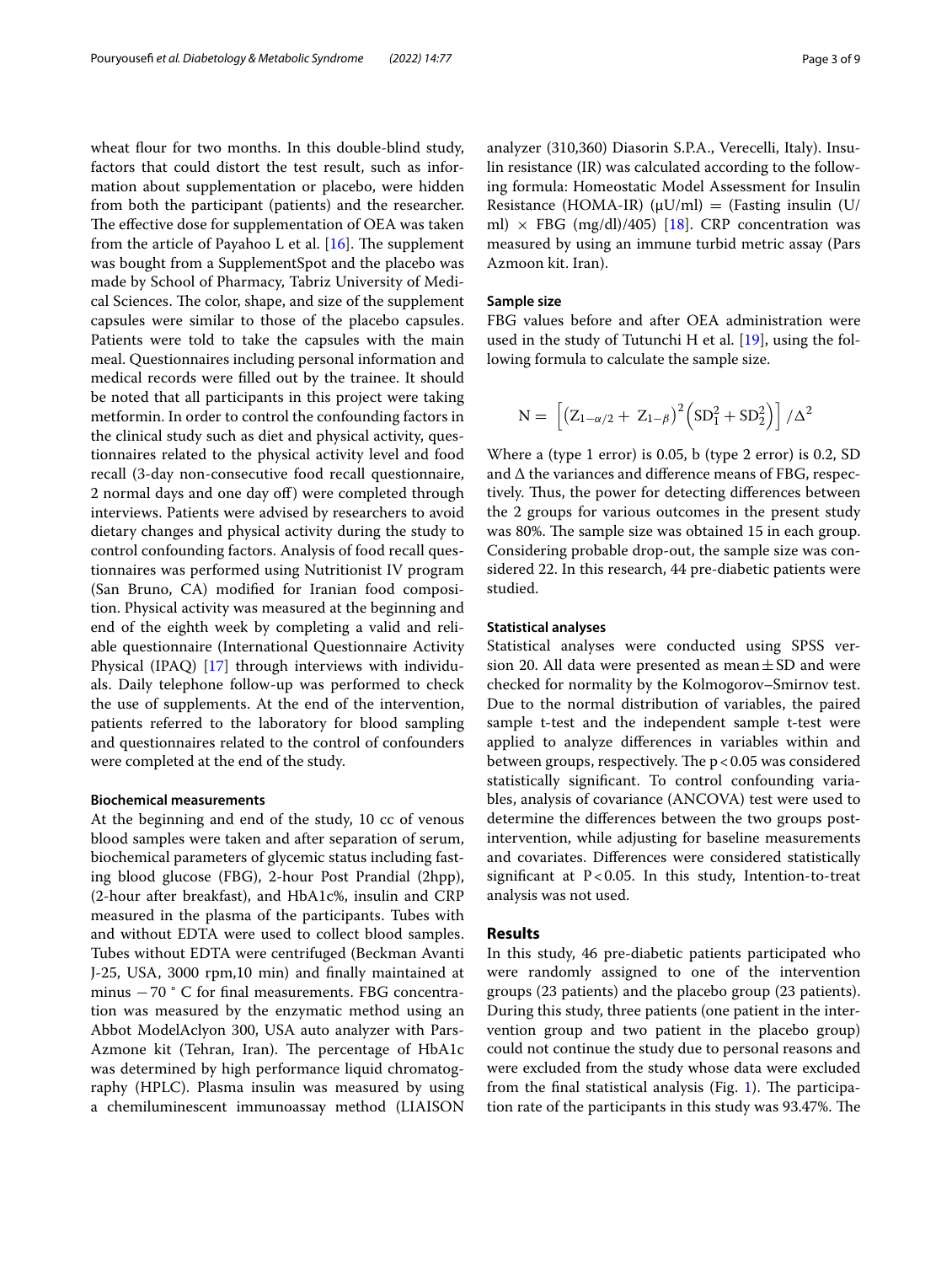

<span id="page-3-0"></span>flow chart of the selected participants is shown in Fig. [1](#page-3-0). Also, no side efects from supplementation or placebo were reported in this study.

Information about the participants is shown in Table [1](#page-4-0). There was no statistically significant difference in the basic characteristics of the participants between the two groups. The mean age of participants in the intervention and placebo groups was  $49.64 \pm 7.932$  and  $49.76 \pm 8.105$ years, respectively. At the beginning of the study, there was no signifcant diference between the two groups in terms of weight, body mass index, physical activity, metformin dose and duration of diabetes. Also, the average energy intake, macronutrients and some micronutrients at the beginning and end of the study are given in Table [2](#page-4-1). As it turns out, there was no signifcant diference in daily energy intake, macronutrients and some other nutrients. Also, at the end of the study, the amount of changes in

these factors compared to the frst study was not statistically signifcant (Table [2](#page-4-1)).

The effect of OEA supplementation on glycemic status, insulin resistance and CRP in participants is sum-marized in Table [3.](#page-5-0) The data in the table indicate that, at the beginning of the study, there was no signifcant difference between these factors ( $P > 0.05$ ). At the end of the study, supplementation signifcantly reduced the mean FBG, 2-hp, and HbA1c (%), insulin and HOMA-IR in the intervention group compared with the placebo group  $(P<0.05)$ . Also, intra-group comparison showed that at the end of the study in the intervention group, there is a statistically signifcant diference compared to the beginning of the study ( $P < 0.05$ ). However, the mean changes at the end of the study were not statistically signifcant in the placebo group compared to the first study  $(P > 0.05)$ . The mean HOMA-IR index before the intervention was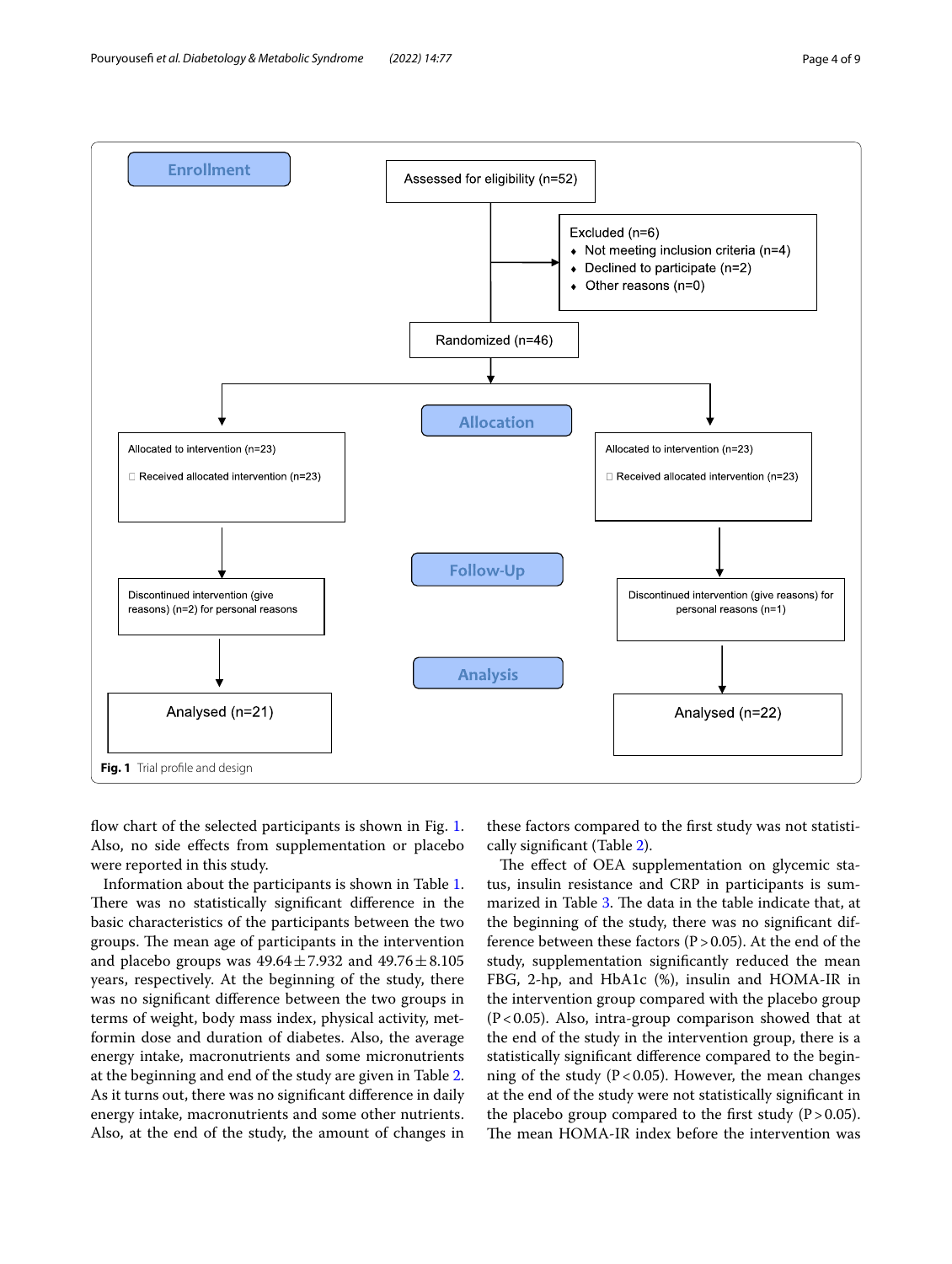<span id="page-4-0"></span>

|              |  | Table 1 The comparison of baseline characteristics of the |  |
|--------------|--|-----------------------------------------------------------|--|
| participants |  |                                                           |  |

| Variable                              | Mean $\pm$ SD<br>Placebo ( $n = 21$ ) | Mean $\pm$ SD<br>Oleoylethanolamide<br>$(n=22)$ | P1    |
|---------------------------------------|---------------------------------------|-------------------------------------------------|-------|
| Age (years)                           | $49.76 \pm 8.10$                      | $49.64 + 7.93$                                  | 0.529 |
| Height (cm)                           | $163.71 \pm 9.12$                     | $162.43 \pm 10.59$                              | 0.614 |
| Weight (kg)                           |                                       |                                                 |       |
| <b>Before</b>                         | $73.55 \pm 8.99$                      | $71.83 \pm 7.89$                                | 0.512 |
| After                                 | $72.63 \pm 10.37$                     | $70.49 \pm 11.33$                               | 0.419 |
| P <sub>2</sub>                        | 0.58                                  | 0.61                                            |       |
| Body mass index (K g/m <sup>2</sup> ) |                                       |                                                 |       |
| <b>Before</b>                         | $77.44 + 1.9$                         | $27.22 \pm 1.07$                                | 0.329 |
| After                                 | $27.09 + 1.26$                        | $26.71 \pm 1.1$                                 | 0.307 |
| P <sub>2</sub>                        | 0.3                                   | 0.291                                           |       |
| Physical activity (met-h/week)        |                                       |                                                 |       |
| <b>Before</b>                         | $38.19 \pm 5.48$                      | $39.02 \pm 8.25$                                | 0.39  |
| After                                 | $39.06 \pm 6.11$                      | $40.66 \pm 9.11$                                | 0.402 |
| P2                                    | 0.404                                 | 0.41                                            |       |
| Metformin dose (mg)                   | $1023 \pm 206.07$                     | $1040.25 \pm 219.17$                            | 0.63  |
|                                       |                                       |                                                 |       |

Data are expressed as means  $\pm$  SD

P1: Mean comparison of the baseline characteristics between the two groups of OEA and placebo (Independent samples t-test)

P2: Mean comparison of the baseline characteristics in each group at baseline and end of study (Paired samples t-test)

not signifcantly diferent between the two groups, but after the intervention there was a signifcant diference between the two groups ( $P < 0.05$ ). Also, supplementation with OEA caused a statistically signifcant decrease in the mean of CRP in the intervention group compared with the placebo group  $(P<0.05)$ . Also, changes within the group showed that there was a statistically signifcant diference compared to the beginning of the study in the intervention group. However, the mean changes between the beginning and end of the study in the placebo group were not statistically significant  $(P>0.05,$  Table [3\)](#page-5-0).

#### **Discussion**

Today, prediabetes is on the rise along with diabetes [[20\]](#page-7-19). Controlling blood sugar has reduced mortality and increased life expectancy, but there are still many patients who sufer from long-term complications of the disease, so, preventing pre-diabetes to diabetes is more important to prevent chronic complications [\[21](#page-7-20)]. Recent studies have shown that IR, oxidative stress, and infammation worsen a patient's glycemic status [[5\]](#page-7-4). On the other hand, receiving dietary foods and supplements with antioxidant potential, by increasing insulin sensitivity, improving the state of oxidative stress to antioxidants and reducing infammation, causes better control of blood sugar [\[2](#page-7-1)]. One of the dietary supplements is OEA fatty acid, whose

<span id="page-4-1"></span>

|  | Table 2 The comparison of the dietary intake at the baseline |  |  |  |  |
|--|--------------------------------------------------------------|--|--|--|--|
|  | and the end of the study in participants                     |  |  |  |  |

| Variables                  | Mean $\pm$ SD<br>Placebo $(n=21)$ | Mean $\pm$ SD<br>Oleoylethanolamide<br>$(n=22)$ | <b>P1</b> |
|----------------------------|-----------------------------------|-------------------------------------------------|-----------|
| Energy (kcal)              |                                   |                                                 |           |
| Baseline                   | 2224.14±398.017                   | $2173.6 \pm 357.01$                             | 0.704     |
| End                        | 2197.81±401.19                    | 2133.05 ± 390.44                                | 0.652     |
| P <sub>2</sub>             | 0.691                             | 0.709                                           |           |
| Protein (gr)               |                                   |                                                 |           |
| Baseline                   | $75.03 \pm 23.17$                 | 73.26 ± 20.53                                   | 0.26      |
| End                        | 73.11 ± 25.14                     | $71.03 \pm 22.33$                               | 0.2       |
| P <sub>2</sub>             | 0.29                              | 0.24                                            |           |
| Carbohydrate (gr)          |                                   |                                                 |           |
| Baseline                   | $290.93 \pm 85.29$                | $286.45 \pm 90.17$                              | 0.551     |
| <b>Fnd</b>                 | $285.52 \pm 63.11$                | $280.22 \pm 74.36$                              | 0.509     |
| P <sub>2</sub>             | 0.521                             | 0.303                                           |           |
| Fat (gr)                   |                                   |                                                 |           |
| Baseline                   | 83.07 ± 19.31                     | 81.19±17.44                                     | 0.22      |
| End                        | 80.64 ± 18.65                     | $78.24 + 15.59$                                 | 0.198     |
| P <sub>2</sub>             | 0.209                             | 0.21                                            |           |
| Saturated fatty acids (gr) |                                   |                                                 |           |
| Baseline                   | 29.08 ± 10.31                     | 28.57±9.23                                      | 0.11      |
| End                        | $27.1 \pm 9.07$                   | $26.06 \pm 8.37$                                | 0.104     |
| P <sub>2</sub>             | 0.107                             | 0.1                                             |           |
|                            | Monounsaturated fatty acid (gr)   |                                                 |           |
| Baseline                   | $25.11 \pm 6.5$                   | $23.55 \pm 4.13$                                | 0.091     |
| End                        | 25.17±6.19                        | $22.14 \pm 5.09$                                | 0.1       |
| P <sub>2</sub>             | 0.19                              | 0.1                                             |           |
|                            | Polyunsaturated fatty acid (gr)   |                                                 |           |
| Baseline                   | $26.77 \pm 8.06$                  | $25.19 \pm 9.11$                                | 0.12      |
| End                        | $25.39 \pm 7.85$                  | $24.66 \pm 9.03$                                | 0.091     |
| P <sub>2</sub>             | 0.11                              | 0.1                                             |           |
| Fiber (gr)                 |                                   |                                                 |           |
| Baseline                   | $12.36 \pm 4.14$                  | $12.01 \pm 2.17$                                | 0.079     |
| Fnd                        | $11.52 \pm 3.28$                  | $11.6 \pm 3.39$                                 | 0.072     |
| P <sub>2</sub>             | 0.071                             | 0.074                                           |           |
| Vitamin C (mg)             |                                   |                                                 |           |
| Baseline                   | 73.06 ± 21.36                     | 70.65 ± 19.28                                   | 0.31      |
| Fnd                        | 70.44 ± 20.99                     | 71.25 ± 23.14                                   | 0.33      |
| Р2                         | 0.301                             | 0.39                                            |           |
| Vitamin E (IU)             |                                   |                                                 |           |
| Baseline                   | $12.23 \pm 4.55$                  | $11.44 \pm 3.81$                                | 0.061     |
| End                        | $12.09 \pm 3.61$                  | $10.33 \pm 3.19$                                | 0.058     |
| P2                         | 0.066                             | 0.06                                            |           |
| Selenium (µgr)             |                                   |                                                 |           |
| Baseline                   | $125.03 \pm 39.14$                | $123.75 \pm 42.66$                              | 0.3       |
| End                        | $123.11 \pm 41.18$                | 122.96 ± 39.04                                  | 0.32      |
| P2                         | 0.29                              | 0.32                                            |           |

Data are expressed as means  $\pm$  SD

P1: Mean comparison of the baseline characteristics between the two groups of OEA and placebo (Independent samples t-test)

P2: Mean comparison of the dietary intake in each group at baseline and end of study (Paired samples t-test)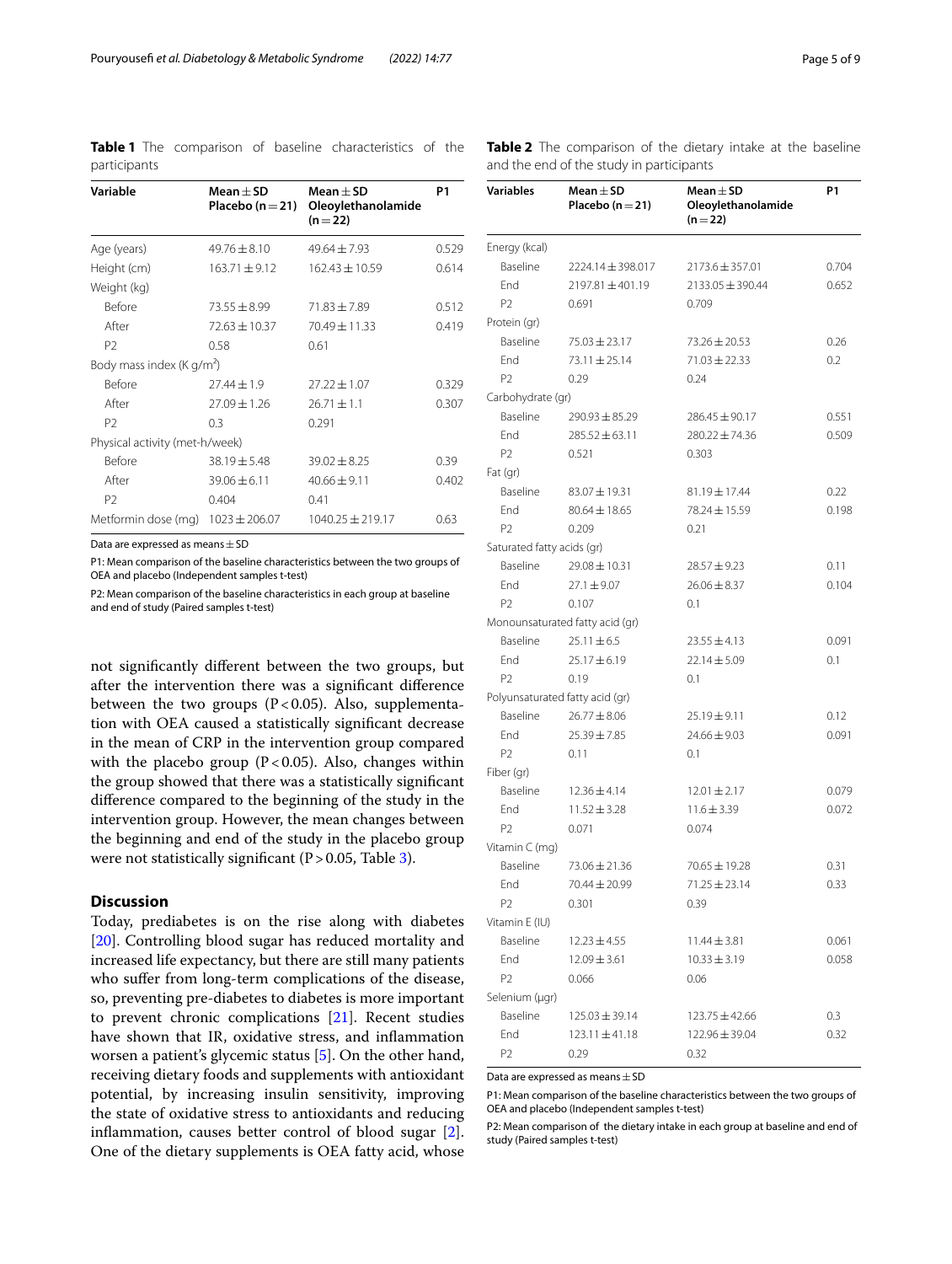<span id="page-5-0"></span>

| <b>Variables</b> | Mean $\pm$ SD<br>Placebo<br>$(n=21)$ | Mean $\pm$ SD<br>Oleoylethanolamide<br>$(n=22)$ | <b>P1</b> | P <sub>2</sub> |
|------------------|--------------------------------------|-------------------------------------------------|-----------|----------------|
| FBS (mg/dL)      |                                      |                                                 |           |                |
| Baseline         | $114.75 \pm 5.16$                    | $116.04 \pm 4.57$                               | 0.394     | 0.394          |
| End              | $113.95 \pm 5.43$                    | $101.681 \pm 2.95$                              | 0.01      | 0.01           |
| P <sub>3</sub>   | 0.401                                | 0.01                                            |           |                |
| Mean<br>changes  | $-0.8 \pm 0.27$                      | $-14.35 \pm 1.62$                               | 0.03      | 0.03           |
| 2hpp (mg/dL)     |                                      |                                                 |           |                |
| Baseline         | $161 \pm 9.14$                       | $162.50 \pm 12.62$                              | 0.66      | 0.66           |
| <b>Fnd</b>       | $159.05 \pm 9.88$                    | $136.68 \pm 10.94$                              | 0.01      | 0.01           |
| P3               | 0.52                                 | 0.01                                            |           |                |
| Mean<br>changes  | $-1.95 \pm 0.73$                     | $-25.82 \pm 1.68$                               | 0.041     | 0.041          |
| $HbA_1C$ (%)     |                                      |                                                 |           |                |
| Baseline         | $6.340 \pm 0.565$                    | $6.486 \pm 0.535$                               | 0.394     | 0.394          |
| <b>Fnd</b>       | $6.250 \pm 0.583$                    | $5.590 \pm 0.361$                               | 0.01      | 0.01           |
| P <sub>3</sub>   | 0.311                                | 0.01                                            |           |                |
| Mean<br>changes  | $-0.09 \pm 0.02$                     | $-0.89 \pm 0.17$                                | 0.02      | 0.02           |
| Insulin (µU/ml)  |                                      |                                                 |           |                |
| Baseline         | $12.37 \pm 1.77$                     | $12.36 \pm 1.73$                                | 0.378     | 0.378          |
| End              | $12.2 \pm 1.75$                      | $10.12 \pm 1.11$                                | 0.01      | 0.01           |
| P <sub>3</sub>   | 0.329                                | 0.01                                            |           |                |
| Mean<br>changes  | $-0.17 \pm 0.01$                     | $-2.24 \pm 0.62$                                | 0.031     | 0.031          |
| <b>HOMA-IR</b>   |                                      |                                                 |           |                |
| Baseline         | $3.51 \pm 0.64$                      | $3.546 \pm 0.587$                               | 0.269     | 0.269          |
| Fnd              | $3.44 \pm 0.63$                      | $2.537 \pm 0.287$                               | 0.01      | 0.01           |
| P3               | 0.207                                | 0.01                                            |           |                |
| Mean<br>changes  | $-0.07 \pm 0.01$                     | $-1.01 \pm 0.3$                                 | 0.038     | 0.038          |
| $CRP$ ( $\mu$ M) |                                      |                                                 |           |                |
| Baseline         | $7.99 \pm 0.54$                      | $7.87 \pm 0.52$                                 | 0.46      | 0.46           |
| End              | $7.91 \pm 0.59$                      | $7.03 \pm 0.68$                                 | 0.03      | 0.03           |
| P <sub>3</sub>   | 0.39                                 | 0.034                                           |           |                |
| Mean<br>changes  | $-0.08 \pm 0.05$                     | $-0.84 \pm 0.16$                                | 0.02      | 0.02           |

Data are expressed as means  $\pm$  SD

*FBS* fasting blood sugar, *2-hpp* 2-hour post prandial, *HOMA-IR* homeostatic

model assessment for insulin resistance,  $HbA_1c$  hemoglobin A<sub>1</sub>c, *CRP* C-reactive protein

P1: Comparison the mean of glycemic status and infammatory factor between the two groups of OEA and placebo (Independent samples t-test)

P2: Comparison the mean of glycemic status and infammatory factor between the two groups of OEA and placebo were resulted from ANCOVA in the adjusted models (adjusted for BMI, Physical activity and Metformin)

P3: Comparison of mean of glycemic status and infammatory factor in each group at baseline and end of study (Paired samples t- test)

anti-infammatory and antioxidant properties have been reported in various scientific studies  $[16]$  $[16]$ . The aim of this study was to evaluate the consumption of 125 mg of OEA

on some biochemical factors such as FBG, 2hpp,  $HbA_1c$ , IR and CRP in pre-diabetic individuals. After eight weeks of supplementation, the results of the study showed that the use of 125 mg of OEA signifcantly reduced FBG, 2hpp and  $HbA_1c$  in people with prediabetes. Also, fasting insulin level and HOMA index at the end of the study in the intervention group compared to the placebo group had a signifcant decrease. According to a search of a scientifc database, a clinical trial report has not been published to evaluate the efects of OEA in pre-diabetic individuals.

A clinical trial conducted in 2020 by Tutunchi et al. to investigate the efect of OEA supplementation on metabolic factors and appetite-related enzymes in obese people with fatty liver [\[19](#page-7-18)]. In their study, participants in the intervention group received daily OEA supplement for 12 weeks. At the end of the study, supplementation with OEA signifcantly reduced FBG, insulin and IR levels. However, the changes at the end of the study compared to the beginning of the study was not significant for  $HBA_1c$ factor. The results of Tong Ren et al., study showed that receiving OEA reduced hyperglycemia in mice. In their study, doses of 15, 30 and 60 mg/body weight were given to mice for 56 days. Analysis of the study results showed that OEA increased glucose metabolism and decreased glucose concentration after 8 h of exposure. Serum insulin levels and IR also decreased in dose-dependent conditions [[22](#page-7-21)].

Contrary to the mentioned studies, several animal investigations have not reported a signifcant efect of acute or chronic OEA intake on glucose levels [[23,](#page-7-22) [24](#page-7-23)]. Impaired glucose metabolism and no change in serum insulin levels after acute treatment with 5 mg OEA / kg body weight have been reported in an animal study [\[25](#page-7-24)]. The difference between the results of scientific studies may be related to the diferent doses used in OEA, the duration of administration or the type of administration, whether acute or chronic. The mechanisms of action of OEA on metabolic factors, including glycemic index, are not fully understood due to the lack of sufficient reports from studies in diferent cellular, animal and human categories. Several studies have been performed on animals who Peroxisome proliferator-activated receptor alpha (PPAR- $\alpha$ ) - knockout, is suggesting a specific role for PPAR- $\alpha$  in the metabolic effects of OEA [\[26](#page-7-25)]. Therefore, a possible reason for the improvement of glycemic status after receiving this fatty acid may be partly due to the expression of the PPAR-α gene. According to scientifc reports, PPAR-α activation regulates glucose homeostasis metabolism by increasing insulin sensitivity in adipose and muscle tissue. Also, the role of this receptor in regulating the expression of several genes controlling β-cell function has been shown in scientifc studies [[27,](#page-7-26) [28](#page-7-27)].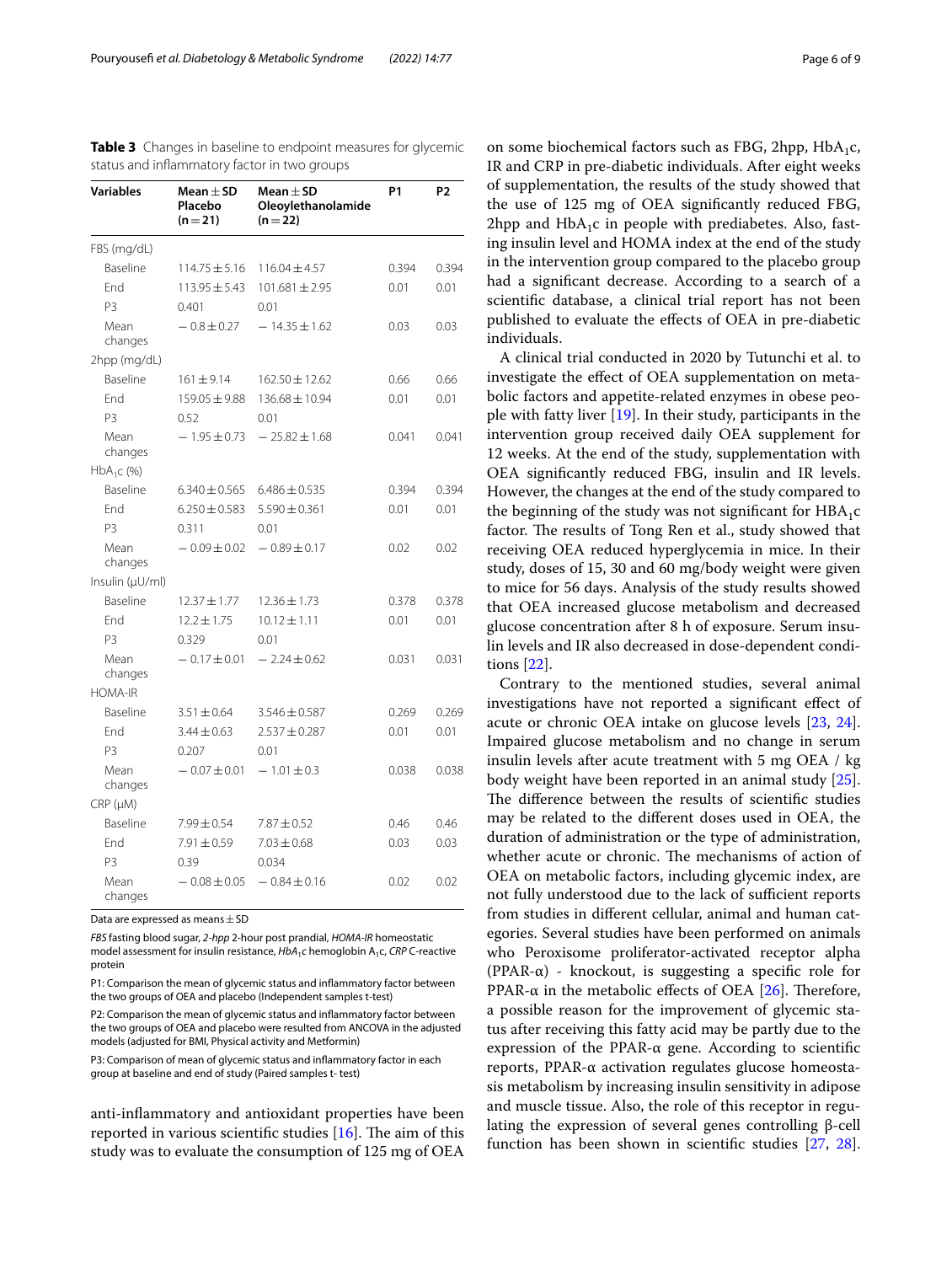Major expression of the G protein-coupled receptor 119 (GPR119) gene occurs in intestinal L cells and pancreatic β cells [\[29](#page-7-28)]. Binding of OEA to this receptor enhances the efect of GPR119 agonist on the secretion of glucagonlike peptide (GLP-1)  $[29]$  $[29]$  $[29]$ . The role and importance of GLP-1, as a potent hormone in regulating glucose metabolism has been known for many years. This incretin hormone increases insulin sensitivity and glucose uptake into adipose and muscle tissue in living organisms. Also, an increase in direct glucose excretion and fnally a decrease in IR by this hormone has been reported [\[30](#page-8-0)]. Considering the possible mechanisms mentioned, the improvement of glycemic status after receiving OEA in people with prediabetes with GLP-1 secretion may be justifed.

Also in the present study, supplementation with OEA fatty acid significantly reduced the inflammatory factor CRP at the end of the study. In a study by Payahoo et al. the efect of OEA on some infammatory factors in obese individuals was investigated. Their double-blind study was performed on 60 obese individuals. Subjects were divided into intervention and control groups and the intervention group received OEA daily for 8 weeks. The final results of their study indicated that consumption of OEA caused a signifcant decrease in IL6 and TNF $\alpha$  levels [[16\]](#page-7-15). Various scientific investigations show that infammatory factors play an important role in creating and increasing IR [[5\]](#page-7-4). Increased CRP concentrations have been reported in people with prediabetes [\[31\]](#page-8-1). In a case-control study conducted by Mahat, Roshan Kumar et al., on 400 individuals, the data showed that CRP levels in the prediabetes group were signifcantly higher than in the control group [[32](#page-8-2)]. Based on the results of studies has shown a positive relationship between this infammatory factor and glycemic disorder. These findings suggest that chronic infammation may be a trigger for the development of type 2 diabetes [\[4](#page-7-3)]. Increasing the concentration of CRP in prediabetes may reduce insulin sensitivity and eventually worsen glycemic status by raising blood sugar. On the other hand, infammation and oxidative stress are bilaterally related [[2\]](#page-7-1). Increased inflammatory factors further upset the balance between the antioxidant system and oxidants, and exacerbate oxidative stress  $[9]$  $[9]$  $[9]$ . The fndings of clinical studies indicate the anti-infammatory and antioxidant properties of OEA. Intake of OEA fatty acids can increase IL10 levels as an anti-infammatory cytokine. OEA exhibits its antioxidant and anti-infammatory efects in a variety of ways. OEA fatty acid binds to PPAR-α and reduces the production of ROS and proinfammatory cytokines [\[14](#page-7-13), [23\]](#page-7-22). Also, this fatty acid increases the activity of antioxidant enzymes and reduces fat peroxidation by protecting cells and cellular receptors, causing better insulin function and reducing IR.

This clinical trial, like other clinical studies, has strengths and weaknesses. One of the strengths of this study was that for the frst time the efect of pure OEA supplementation in pre-diabetic patients on glycemic status and IR was investigated. On the other hand, designing this study as a double-blind randomized clinical trial with parallel groups, the results of this study are considered. Control of confounding factors such as weight, physical activity and food intake is also important in studies on people with metabolic diseases, which has been done in this study. However, due to the low budget and limited number of participants and the short duration of the intervention, the results of this study have been statistically analyzed. It should be noted that for clinical conclusions and better evaluation of clinical efects, it is necessary. Studies should be done with the number of people, longer duration and diferent doses of supplements.

#### **Conclusions**

The results of this study showed that 8 weeks of supplementation with oleoylethanolamide at a dose of 125 mg per day can statistically improve glycemic status and infammatory factor in patients with prediabetes. These results provide evidence to support the view that intake of this fatty acid or put its resources in the diet may play an important role in helping to control pre-diabetes status and prevent the shift to type 2 diabetes. However, further studies are needed to provide additional and convincing evidence.

#### **Abbreviations**

ADA: American diabetes association; BMI: Body mass index; BS: Blood sugar; CRP: C-reactive protein; FBG: Fasting blood glucose; GLP-: Glucagon-like peptide; GPR119: G protein-coupled receptor 119; HbA1c: Hemoglobin A<sub>1</sub>c; IFG: Impaired fasting glucose; IGT: Impaired glucose tolerance; IPAQ: International physical activity questionnaire; IR: Insulin resistance; OEA: Oleoylethanolamide; OGTT: Oral glucose tolerance test; OS: Oxidative stress; PPAR-α: Peroxisome proliferator-activated receptor alpha; ROS: Reactive oxygen species; 2hpp: 2-hour Post Prandial.

#### **Acknowledgements**

The authors would like to thank the all of the participants who completed the study protocol.

#### **Author contributions**

HKH guarantor of the article; EP, MJ, MRN performed the analysis of the data and statistics, and wrote the manuscript; EP, MJ, SH, MRN, and HKH designed the study and interpreted the results; EP, MJ and HKH supervised the statistical analyses; EP, SH and MRN collected the data; HKH obtained funding for the study. All authors revised the manuscript critically. All authors read and approved the fnal manuscript.

#### **Funding**

This work was fnancially supported by a Grant (Number: IR.QUMS. REC.1399.482) from Vice-Chancellor for Research Afairs of Qazvin University of Medical Sciences, Qazvin, Iran. The role of the funding body was in the design of the study, data collection, analysis, and interpretation of data.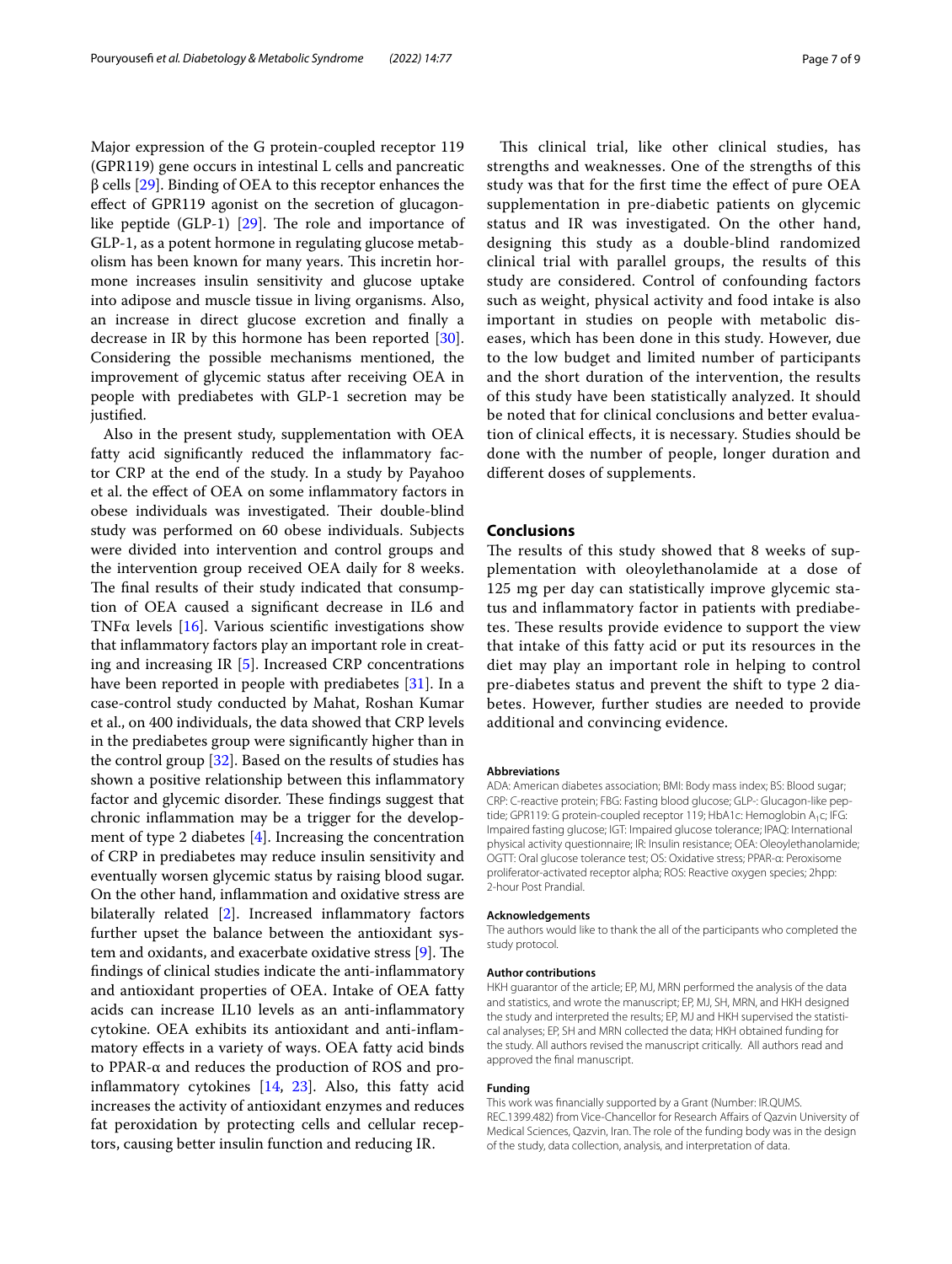#### **Availability of data and materials**

The datasets used and/or analyzed during the current study are available from the corresponding author upon reasonable request.

#### **Declarations**

#### **Ethics approval and consent to participate**

We confrm that any aspect of the work covered in this manuscript that has involved either human patient has been conducted with the ethical approval of all relevant bodies, in Ethical committee of Qazvin University of Medical Science, Qazvin, Iran by grant number of IR.QUMS.REC.1399.482. On the other hand, the protocol was registered in IRCT by number IRCT20141025019669N16. All the eligible and volunteered subjects had been written consent for supplementary care prior to research.

#### **Consent for publication**

Not applicable.

#### **Competing interests**

The authors declare that they have no competing interests.

#### **Author details**

<sup>1</sup> Department of Nutrition, School of Health, Qazvin University of Medical Sciences, Qazvin, Iran. <sup>2</sup>Children Growth Research Center, Research Institute for Prevention of Non-Communicable Diseases, Qazvin University of Medical Sciences, Qazvin, Iran. <sup>3</sup> Metabolic Diseases Research Center, Research Institute for Prevention of Non-Communicable Diseases, Qazvin University of Medical Sciences, Qazvin, Iran. <sup>4</sup>Department of Pharmacology, School of Pharmacy, Ahvaz Jundishapur University of Medical Sciences, Ahvaz, Iran. <sup>5</sup>Department of Nutrition, School of Health, Qazvin University of Medical Sciences, Qazvin, Iran.

#### Received: 22 February 2022 Accepted: 16 May 2022 Published online: 03 June 2022

#### **References**

- <span id="page-7-0"></span>Magge SN, Silverstein J, Elder D, Nadeau K, Hannon TS. Evaluation and treatment of prediabetes in youth. J Pediatr. 2020;219:11.
- <span id="page-7-1"></span>2. Luc K, Schramm-Luc A, Guzik T, Mikolajczyk T. Oxidative stress and infammatory markers in prediabetes and diabetes. J Physiol Pharmacol. 2019;70(6):809–24.
- <span id="page-7-2"></span>3. Wen J, Cai X, Zhang J, Jiang J, Li W, Liu G, et al. Relation of adipose tissue insulin resistance to prediabetes. Endocrine. 2020;68:1–10.
- <span id="page-7-3"></span>4. Biobaku F, Ghanim H, Batra M, Dandona P. Macronutrient-mediated infammation and oxidative stress: relevance to insulin resistance, obesity, and atherogenesis. J Clin Endocrinol Metab. 2019;104(12):6118–28.
- <span id="page-7-4"></span>5. Sthijns MM, Jetten MJ, Mohammed SG, Claessen SM, de Vries RH, Stell A, et al. Oxidative stress in pancreatic alpha and beta cells as a selection criterion for biocompatible biomaterials. Biomaterials. 2021;267:120449.
- <span id="page-7-5"></span>6. Selby NM, Taal MW. An updated overview of diabetic nephropathy: Diagnosis, prognosis, treatment goals and latest guidelines. Diabetes Obes Metab. 2020;22:3–15.
- <span id="page-7-6"></span>7. Garber AJ, Handelsman Y, Grunberger G, Einhorn D, Abrahamson MJ, Barzilay JI, et al. Consensus statement by the American association of clinical endocrinologists and American college of endocrinology on the comprehensive type 2 diabetes management algorithm–2020 executive summary. Endocr Pract. 2020;26(1):107–39.
- <span id="page-7-7"></span>8. Cosentino F, Grant PJ, Aboyans V, Bailey CJ, Ceriello A, Delgado V, et al. 2019 ESC guidelines on diabetes, pre-diabetes, and cardiovascular diseases developed in collaboration with the EASD: the Task Force for diabetes, pre-diabetes, and cardiovascular diseases of the European Society of Cardiology (ESC) and the European Association for the Study of Diabetes (EASD). Euro Heart J. 2020;41(2):255–323.
- <span id="page-7-8"></span>9. Prasad M, Chen EW, Toh SA, Gascoigne NR. Autoimmune responses and infammation in type 2 diabetes. J Leukoc Biol. 2020;107(5):739–48.
- <span id="page-7-9"></span>10. Haspula D, Clark MA. Cannabinoid receptors: an update on cell signaling, pathophysiological roles and therapeutic opportunities in neurological, cardiovascular, and infammatory diseases. Int J Mol Sci. 2020;21(20):7693.
- <span id="page-7-10"></span>11. Lyu K, Zhang D, Song J, Li X, Perry RJ, Samuel VT, et al. Short-term overnutrition induces white adipose tissue insulin resistance through sn-1, 2-diacylglycerol/PKCε/insulin receptor Thr1160 phosphorylation. JCI Insight. 2021;6(4):e139946.
- <span id="page-7-11"></span>12. Ghaffari S, Roshanravan N, Tutunchi H, Ostadrahimi A, Pouraghaei M, Kafil B. Oleoylethanolamide, a bioactive lipid amide, as a promising treatment strategy for coronavirus/COVID-19. Arch Med Res. 2020;51(5):464–7.
- <span id="page-7-12"></span>13. Tutunchi H, Saghaf-Asl M, Ostadrahimi A. A systematic review of the effects of oleoylethanolamide, a high-affinity endogenous ligand of PPAR‐α, on the management and prevention of obesity. Clin Exp Pharmacol Physiol. 2020;47(4):543–52.
- <span id="page-7-13"></span>14. Tutunchi H, Ostadrahimi A, Saghafi-Asl M, Maleki V. The effects of oleoylethanolamide, an endogenous PPAR‐α agonist, on risk factors for NAFLD: a systematic review. Obes Rev. 2019;20(7):1057–69.
- <span id="page-7-14"></span>15. Ackermann RT, O'Brien MJ. Evidence and challenges for translation and population impact of the diabetes prevention program. Curr Diab Rep. 2020;20(3):1–10.
- <span id="page-7-15"></span>16. Payahoo L, Khajebishak Y, Jafarabadi MA, Ostadrahimi A. Oleoylethanolamide supplementation reduces infammation and oxidative stress in obese people: a clinical trial. Adv Pharm Bull. 2018;8(3):479.
- <span id="page-7-16"></span>17. Moghaddam MB, Aghdam FB, Jafarabadi MA, Allahverdipour H, Nikookheslat SD, Safarpour S. The Iranian Version of International Physical Activity Questionnaire (IPAQ) in Iran: content and construct validity, factor structure, internal consistency and stability. World Appl Sci J. 2012;18(8):1073–80.
- <span id="page-7-17"></span>18. Najdi RA, Hagras MM, Kamel FO, Magadmi RM. A randomized controlled clinical trial evaluating the efect of *Trigonella foenum*-*graecum* (fenugreek) versus glibenclamide in patients with diabetes. Afr Health Sci. 2019;19(1):1594–601.
- <span id="page-7-18"></span>19. Tutunchi H, Ostadrahimi A, Saghaf-Asl M, Hosseinzadeh-Attar M-J, Shakeri A, Asghari-Jafarabadi M, et al. Oleoylethanolamide supplementation in obese patients newly diagnosed with non-alcoholic fatty liver disease: efects on metabolic parameters, anthropometric indices, and expression of PPAR-α, UCP1, and UCP2 genes. Pharmacol Res. 2020;156:104770.
- <span id="page-7-19"></span>20. Saleh M, Kim JY, March C, Gebara N, Arslanian S. Youth prediabetes and type 2 diabetes: risk factors and prevalence of dysglycaemia. Pediatr Obes. 2022;17(1):e12841.
- <span id="page-7-20"></span>21. Bellary S, Kyrou I, Brown JE, Bailey CJ. Type 2 diabetes mellitus in older adults: clinical considerations and management. Nat Rev Endocrinol. 2021;17(9):534–48.
- <span id="page-7-21"></span>22. Ren T, Liu J, Ge Y, Zhuo R, Peng L, Liu F, et al. Chronic oleoylethanolamide treatment attenuates diabetes-induced mice encephalopathy by triggering peroxisome proliferator-activated receptor alpha in the hippocampus. Neurochem Int. 2019;129:104501.
- <span id="page-7-22"></span>23. Guzmán M, Verme JL, Fu J, Oveisi F, Blázquez C, Piomelli D. Oleoylethanolamide stimulates lipolysis by activating the nuclear receptor peroxisome proliferator-activated receptor α (PPAR-α). J Biol Chem. 2004;279(27):27849–54.
- <span id="page-7-23"></span>24. Fu J, Oveisi F, Gaetani S, Lin E, Piomelli D. Oleoylethanolamide, an endogenous PPAR-α agonist, lowers body weight and hyperlipidemia in obese rats. Neuropharmacology. 2005;48(8):1147–53.
- <span id="page-7-24"></span>25. González-Yanes C, Serrano A, Bermúdez-Silva FJ, Hernández-Dominguez M, Páez-Ochoa MA, de Fonseca FR, et al. Oleylethanolamide impairs glucose tolerance and inhibits insulin-stimulated glucose uptake in rat adipocytes through p38 and JNK MAPK pathways. Am J Physiol Endocrinol Metab. 2005;289(5):E923–9.
- <span id="page-7-25"></span>26. Tovar R, Gavito AL, Vargas A, Soverchia L, Hernandez-Folgado L, Jagerovic N, et al. Palmitoleoylethanolamide is an efficient anti-obesity endogenous compound: comparison with oleylethanolamide in diet-induced obesity. Nutrients. 2021;13(8):2589.
- <span id="page-7-26"></span>27. Diniz TA, de Lima Junior EA, Teixeira AA, Biondo LA, da Rocha LAF, Valadao IC, et al. Aerobic training improves NAFLD markers and insulin resistance through AMPK-PPAR-α signaling in obese mice. Life Sci. 2021;266:118868.
- <span id="page-7-27"></span>28. Dharavath RN, Arora S, Kondepudi KK, Bishnoi M, Chopra K. Saroglitazar, a novel dual PPAR-α/γ agonist, reverses high fat-low protein diet-induced metabolic and cognitive aberrations in C57BL/6J male mice. Life Sci. 2021;271:119191.
- <span id="page-7-28"></span>29. Tadaki H, Ogawa N, Yamanaka M, Motohashi Y, Sasase T, Kawai T, et al. JTP-109192, a novel G protein-coupled receptor 119 agonist, prevents atherosclerosis by improving hypercholesterolaemia in congenic